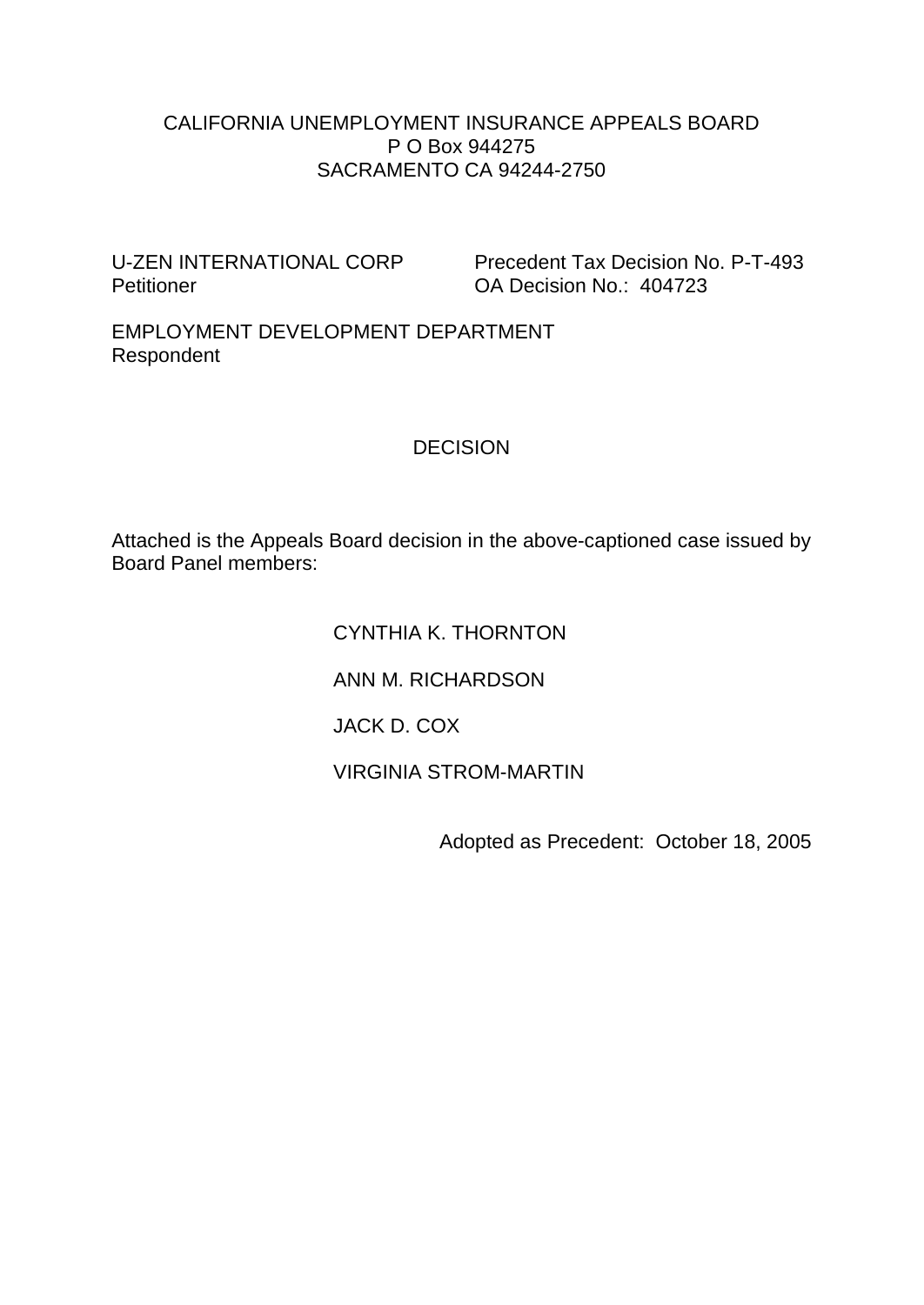Case No.: AO-111366 Petitioner: U-ZEN INTERNATIONAL

#### REM

## ISSUE STATEMENT

Petitioner timely appealed from those portions of the decision of the administrative law judge ("the ALJ") denying the petition for reassessment for the period April [1](#page-1-0), 1993 through September 30, 2000<sup>1</sup> on the basis that petitioner engaged in fraud or intent to evade the law ("fraud" or "tax fraud")<sup>[2](#page-1-1)</sup>.

The questions presented by petitioner on appeal are whether:

1. The assessment for the period April 1, 1993 through September 30, 1997 ("the earlier years") is barred by the three-year limitation of section 1132 of the Unemployment Insurance Code<sup>[3](#page-1-2)</sup>; and

<span id="page-1-0"></span> $\overline{\phantom{a}}$ <sup>1</sup> The assessment issued by the Employment Development Department covered the period April 1, 1993 through September 30, 2000. The decision of the ALJ purported to deny the petition for reassessment, and thus to uphold the assessment, for the period January 1, 1993 through September 30, 2000. However, the assessment did not cover the period January 1, 1993 through March 31, 1993. Accordingly, we treat the decision of the administrative law judge as having upheld the assessment for the period April 1, 1993 through September 30, 2000.

<span id="page-1-1"></span> $2$  Petitioner did not appeal from those portions of the decision that upheld the deficiency assessment and 10 percent penalty under section 1127, although petitioner does contend that a portion of that assessment is barred by the statute of limitations.

<span id="page-1-2"></span> $3$  All references are to the Unemployment Insurance Code unless otherwise specified.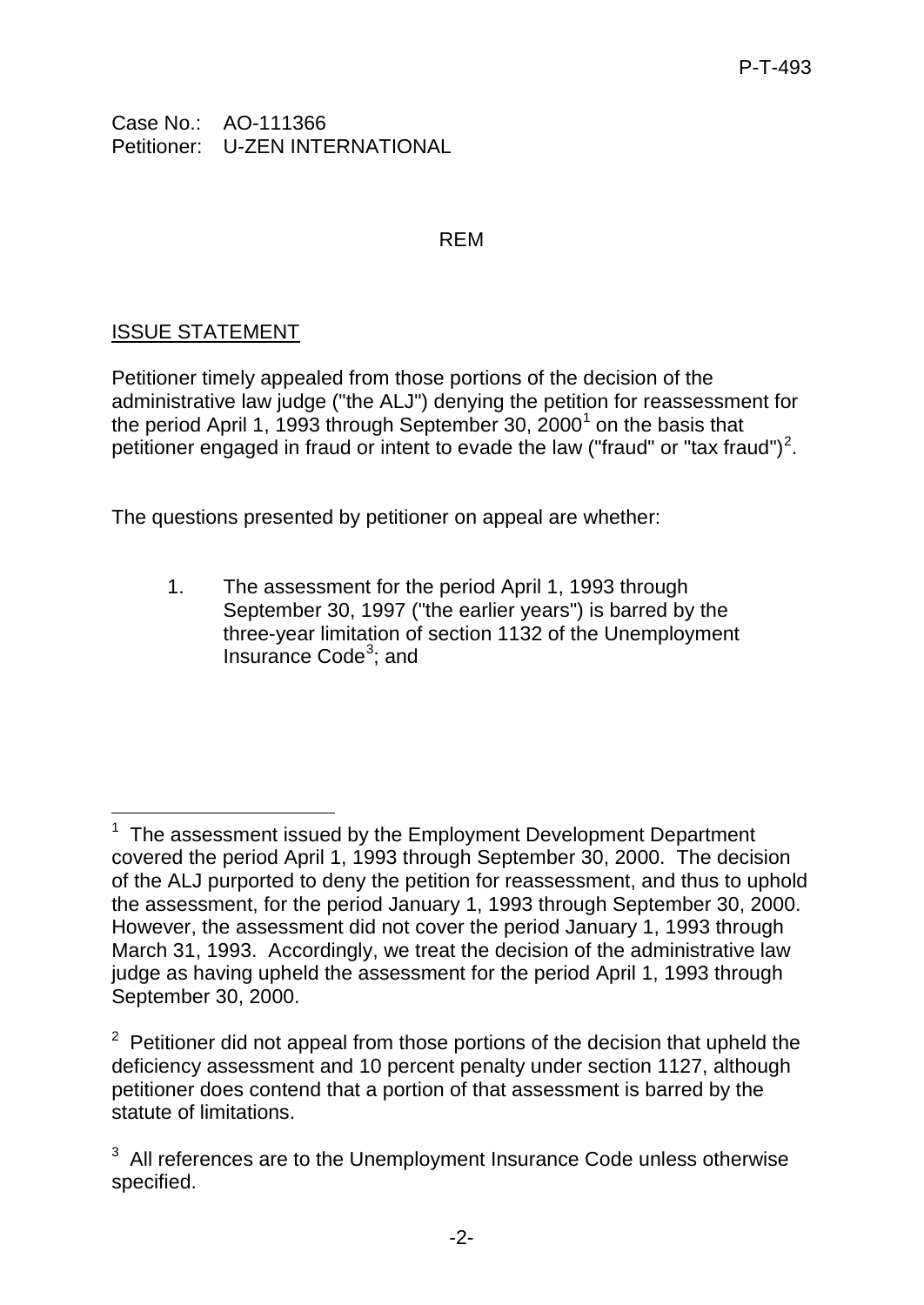2. The penalties of 50 percent for fraud under section 1128(a) and 50 percent for failure to file information returns under section  $1128(b)^4$  $1128(b)^4$  apply to the period of the assessment.

These questions raise the issue of what standard of proof applies in cases of alleged tax fraud under the Unemployment Insurance Code.

### STATEMENT OF FACTS

On January 8, 2001, the Employment Development Department ("EDD" or "the Department") assessed petitioner for deficient returns from April 1, 1993 through September 30, 2000. The assessment was issued under sections 1127, 1128, and section 1128, subdivisions (a) and (b).

Petitioner, a closely held corporation, operated a Japanese restaurant in Los Angeles during the assessment period. Petitioner filed returns throughout the assessment period. The deficiency alleged in those returns was the failure to report cash wages paid to some employees.

Petitioner admitted the deficiency from October 1, 1997 through September 30, 2000 ("the last three years") and provided cash wage records. EDD used those records to calculate that portion of the deficiency to which petitioner stipulated.

<span id="page-2-0"></span> 4 Section 1128 was amended in 1994. Pursuant to the amendment, the existing provisions were renumbered 1128(a) and subdivision (b) was added, creating for the first time a second 50 percent penalty. The amendment took effect on January 1, 1995. Therefore, the 50 percent penalty of subdivision (b) applied only to the portion of the assessment period that began on January 1, 1995. For purposes of this decision, references to section 1128 or its subdivisions will apply to both versions of the statute unless otherwise specified.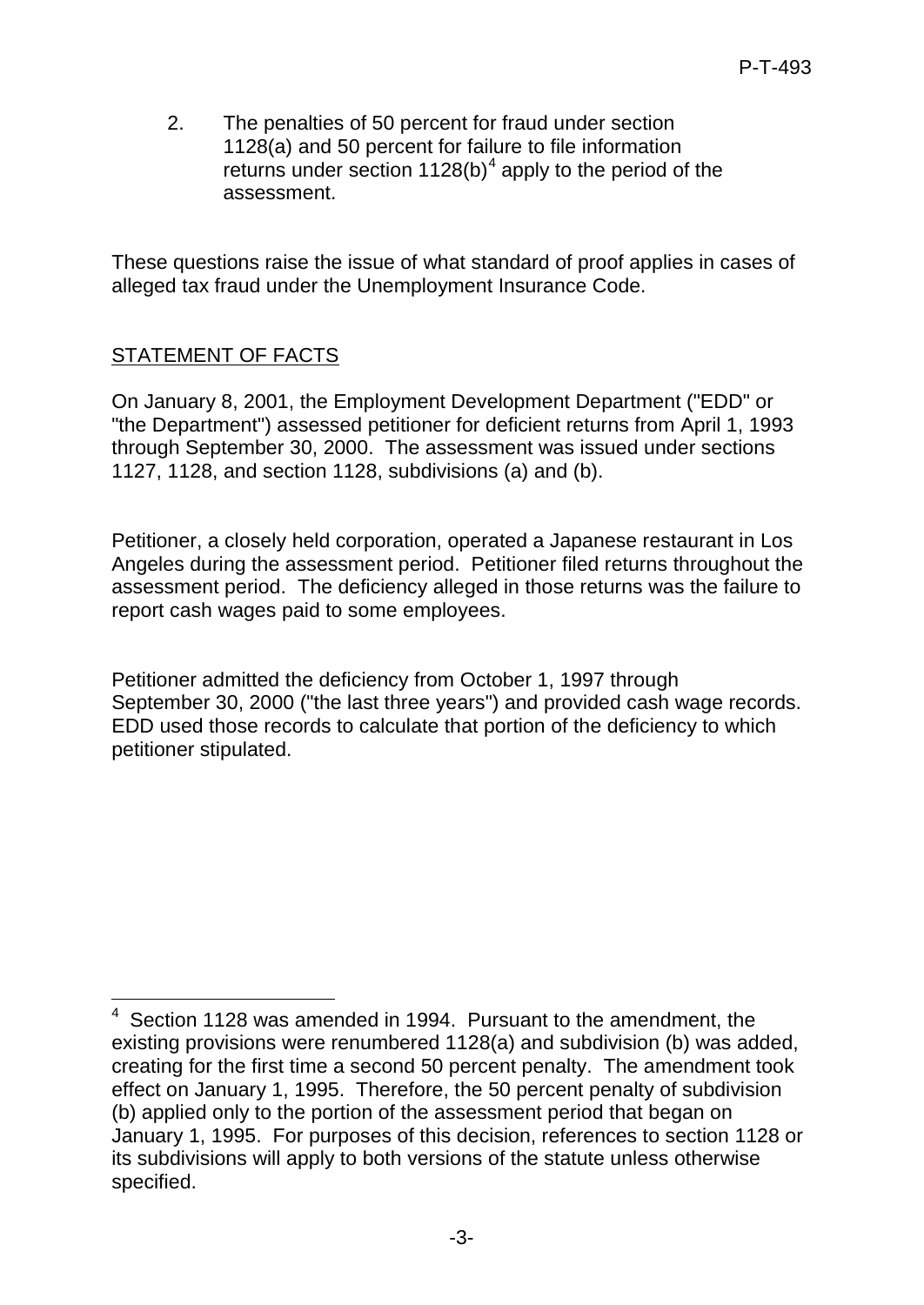Petitioner denied the deficiency for the earlier years and provided no cash wage records, so EDD relied on petitioner's federal income tax returns. Those returns showed no significant change in the ratio of reported wages to gross receipts before and after 1997. On average during 1998 and 1999, the cash wages were 17.7 percent of the gross receipts. EDD estimated the cash wages for the earlier years by applying this percentage to the gross receipts for those years. The ALJ concluded that petitioner had indeed paid cash wages during the earlier years and accepted EDD's calculations.

EDD also alleged the entire deficiency was due to fraud, as a consequence of which it included the earlier years in the assessment although they are beyond the three-year limitation of section 1132, and it added to the entire assessment a 50 percent fraud penalty under section 1128(a). Because petitioner did not file information returns for any cash wages, EDD also added a 50 percent penalty under section 1128(b). Petitioner denied any fraud.

The ALJ concluded that the entire deficiency was due to fraud so the earlier years were not time-barred and both 50 percent penalties applied. Thus the ALJ denied the petition for reassessment in its entirety. The ALJ did not articulate the standard of proof she was applying when she weighed the evidence and concluded that petitioner's failure to report cash wages was due to fraud.

Some of petitioner's employees were immigrants who lacked work authorization papers. During the last three years, petitioner paid the undocumented workers in cash and some of its other employees partly in cash and partly by check. Petitioner's manager, who was also a shareholder, took dividend checks payable to shareholders, cashed them, and used the cash to pay the cash wages. Petitioner did not tell its bookkeeper about paying cash wages or maintaining separate records of these wages, so the bookkeeper did not include the cash wages in the returns petitioner filed with EDD or the Internal Revenue Service.

The manager knew that it was to the petitioner's advantage to pay employees in cash. As to the undocumented workers, the manager asserted that he could not fire these workers because the restaurant was not making money and it was hard to find qualified sushi chefs. Petitioner's other asserted justifications for paying cash wages during the last three years, but not earlier, included that the restaurant was getting busier, the health department demanded that the restaurant be cleaner, and workers were working longer hours and demanding more pay.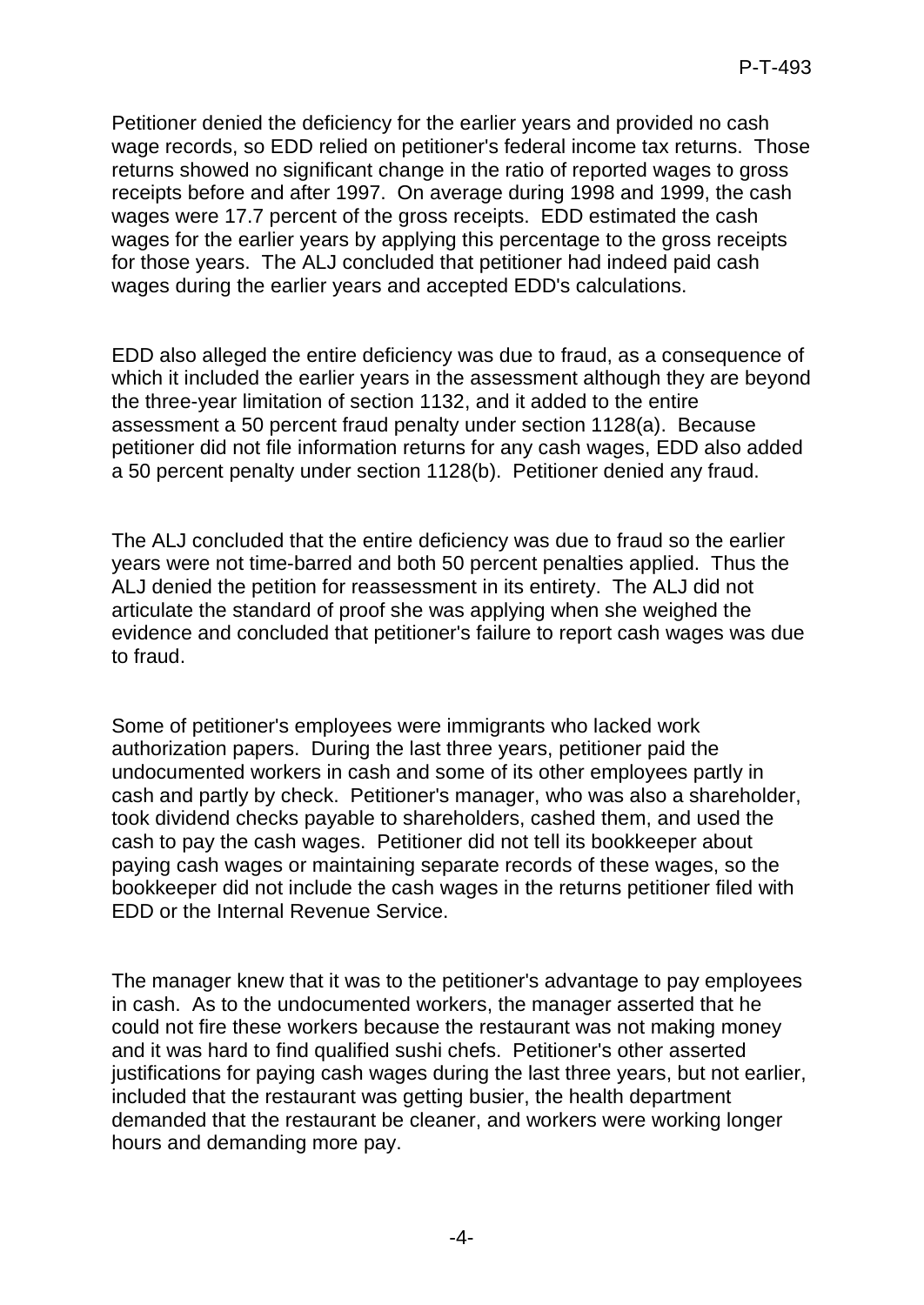On appeal, petitioner contends that: 1) fraud was not established for the earlier years and therefore that portion of the assessment is barred by the three-year limitation of section 1132; and 2) fraud was not established for any period of the assessment and therefore the two 50 percent penalties are inapplicable.

## REASONS FOR DECISION

Contributions for unemployment insurance are owed to EDD from employers for wages paid in employment (Unemp. Ins. Code, § 976) and for employment training (Unemp. Ins. Code, § 976.6).

Every employer must withhold taxes from wages paid to employees and pay the withheld taxes to EDD, as well as file a withholding report and a report of wages. (Unemp. Ins. Code, §§ 13020, 13021.) The employer is liable for the payment of the tax that is required to be deducted and withheld under section 13020. (Unemp. Ins. Code, § 13070.) An employer who has withheld such taxes must furnish each employee with a W-2 Form and must file a duplicate of that form with the Department. (Unemp. Ins. Code, § 13050.)

If the Department is not satisfied with any return or report made by any employing unit as to the amount of employer or wage earner contributions, it may compute the amount required to be paid upon the basis of facts contained in the return or reports, or may make an estimate upon the basis of any information in its possession and make an assessment of the amount of the deficiency. If any part of the deficiency is due to negligence or intentional disregard of the law, a penalty of 10 percent of the amount of the deficiency shall be added to the assessment. (Unemp. Ins. Code, § 1127.)

If the failure of the employing unit to file a return or report within the time required, or if any part of the deficiency for which an assessment is made, is due to fraud or an intent to evade the law, a penalty of 50 percent of the amount of contributions assessed shall be added to the assessment. This penalty is in addition to the penalty provided by section 1127. (Unemp. Ins. Code, § 1128(a).)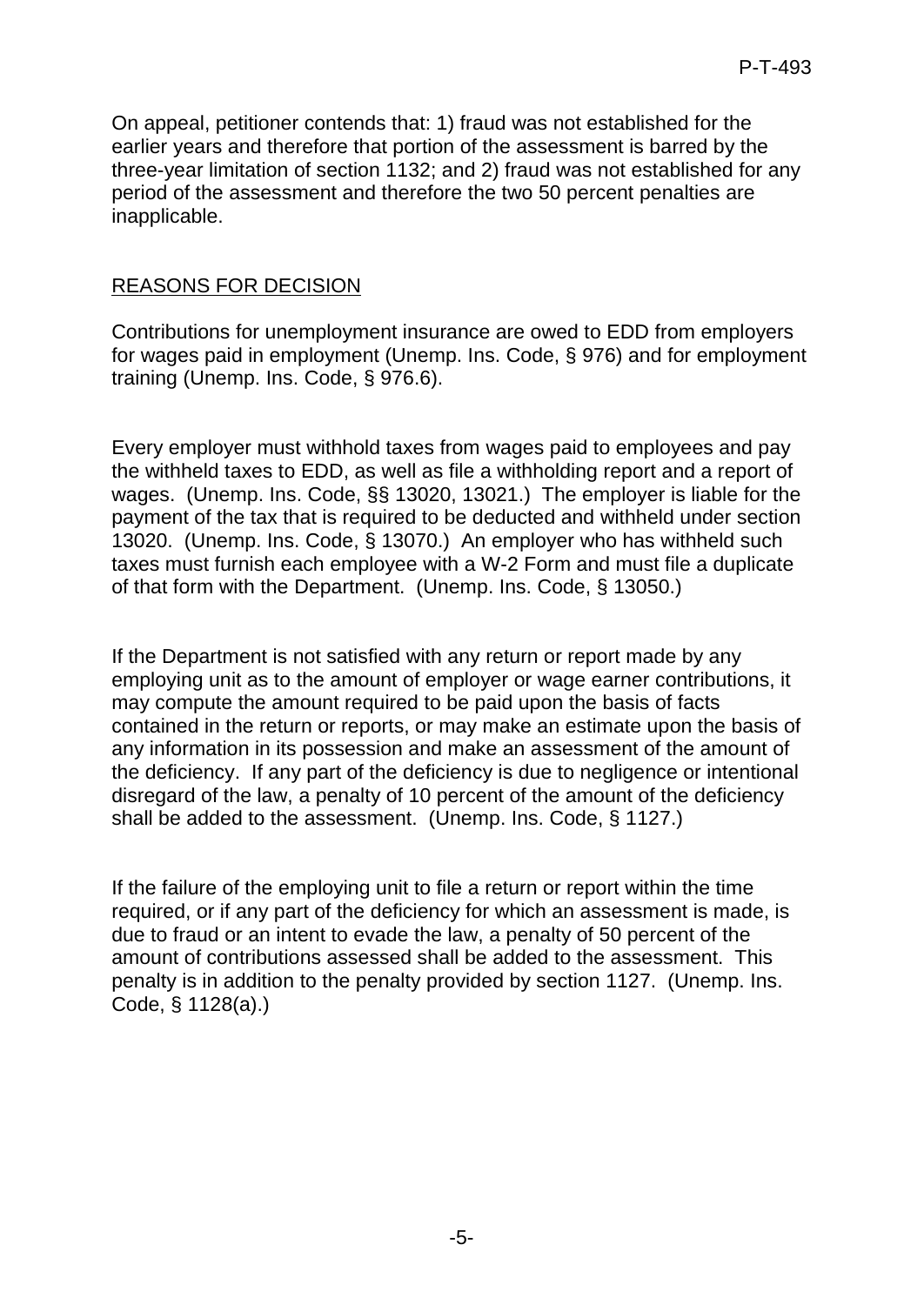An additional penalty of 50 percent of the amount of contributions assessed shall be added to any assessment that includes a penalty under section 1128(a) if the employer paid wages and failed to provide the information returns required for California personal income tax withholding or for reporting payments of remuneration for services to the Internal Revenue Service. This penalty shall be in addition to any penalty under section 1127. (Unemp. Ins. Code, § 1128(b).)

Section 1132 of the Unemployment Insurance Code provides, in part:

Except in the case of failure without good cause to file a return or report, fraud or intent to evade any provision of the code or authorized regulations, every notice of assessment shall be made within three years after the last day of the month following the close of the calendar quarter during which the contribution liability included in the assessment accrued or within three years after the deficient return or report is filed, or was due, whichever period expires the later.

In case of failure without good cause to file a return or report, every notice of assessment shall be made within eight years after the last day of the month following the close of the calendar quarter during which the contribution liability included in the assessment accrued.

In this case the assessment was made on January 8, 2001. Returns were filed for the entire assessment period, so the eight-year limitation is inapplicable and thus only the three-year limitation is at issue here. The period that fell within the three-year statute of limitations began on October 1, 1997. [5](#page-5-0)

<span id="page-5-0"></span> 5 Section 1132 provides that the assessment shall be made within three years after the last day of the month following the close of the calendar quarter during which the contribution accrued. In this case the statute of limitations is calculated as follows. The assessment was made on January 8, 2001; January 8, 1998 was three years before the date of issuance. January 8,1998 was in the month following the close of a quarter during which contributions accrued. (Unemp. Ins. Code, §§ 13021(a), 1110(a) & 1110(b).) The quarter immediately preceding January 1998 began on October 1, 1997 and ended December 31, 1997. Consequently, the period within the three-year statute of limitations under section 1132 began October 1, 1997.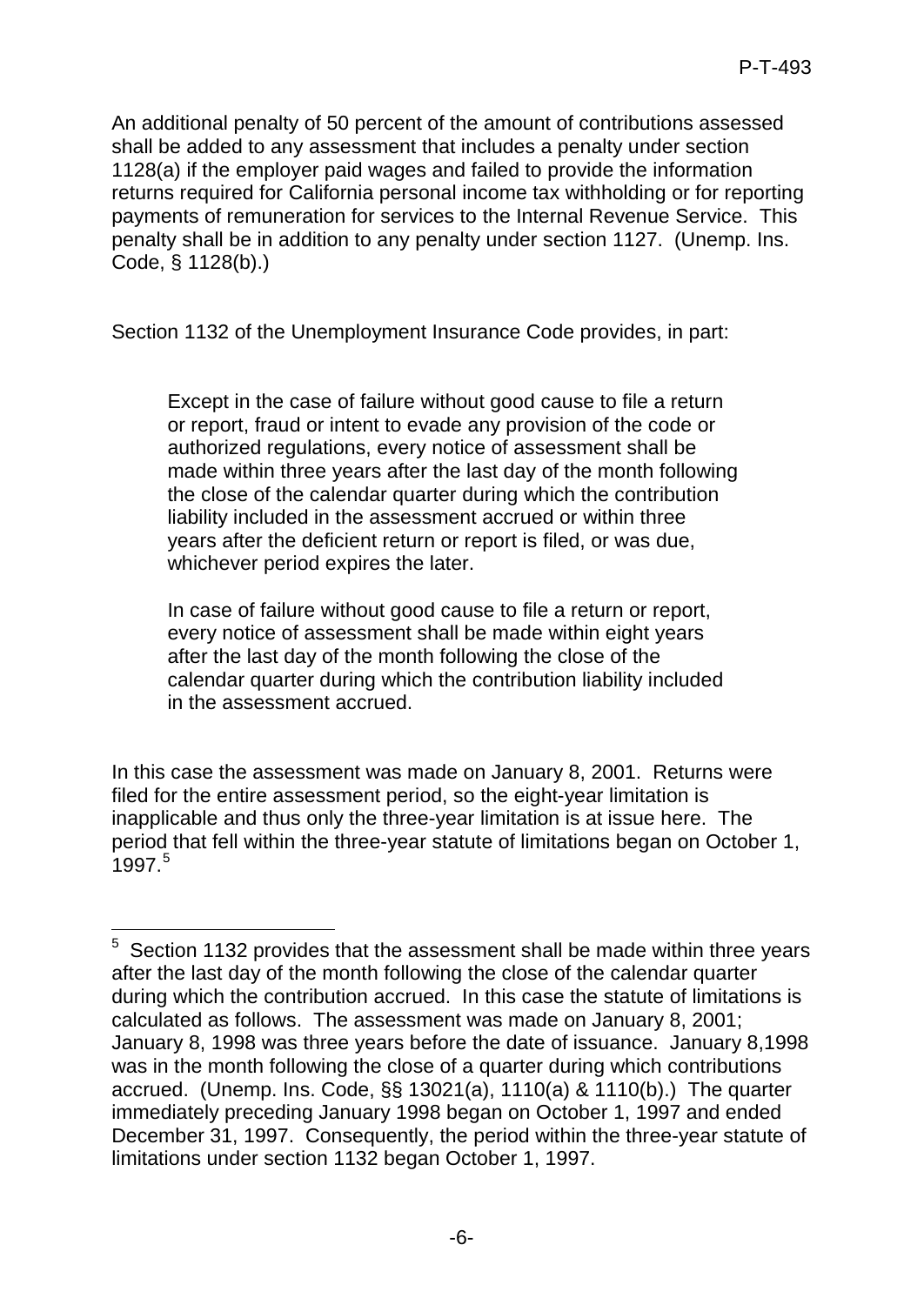In the absence of fraud, the earlier years of the assessment were beyond the three-year statute of limitations of section 1132. In cases of fraud or intent to evade any provision of the Unemployment Insurance Code or authorized regulations, there is no statutory time limit for the issuance of an assessment. (*Precedent Tax Decision* P-T-489.) Consequently, the earlier years would not be time-barred if there was fraud or intent to evade in that period.

Furthermore, the Department imposed penalties under section 1128 for the entire period of the assessment. Those penalties are applicable only in cases involving fraud or the intent to evade the law.

In sum, the disposition of all the legal issues raised on appeal ultimately turns on whether petitioner engaged in tax fraud. Petitioner contends that tax fraud must be established by clear and convincing evidence. The Department contends that tax fraud may be proved by a preponderance of the evidence. Thus, it must be decided which standard of proof applies in tax fraud cases. The question is one of first impression for this Board.

Accordingly, we look elsewhere to identify the burden of proof required to establish fraud or intent to evade the law, as those terms are used in sections 1132 and 1128. Both state and federal courts have interpreted similar terms in various analogous tax laws.

Revenue and Taxation Code section 6485 adds a penalty when a tax deficiency results from "fraud or an intent to evade this part or authorized rules and regulations." This language is virtually identical to that found in Unemployment Insurance Code sections 1132 and 1128. The court in *Marchica v. State Board of Equalization* (1951) 107 Cal.App.2d 501 decided that fraud under that provision of the Revenue and Taxation Code was required to be established by clear and convincing evidence. The court observed that an underpayment resulting from ignorance, bad advice, honest mistake, negligence, or a misinterpretation of law did not of itself constitute fraud. Rather, "the fraud meant by the statute is actual, intentional wrongdoing, and the intent required is the specific purpose to evade a tax believed to be owed." (Id. at p. 509.)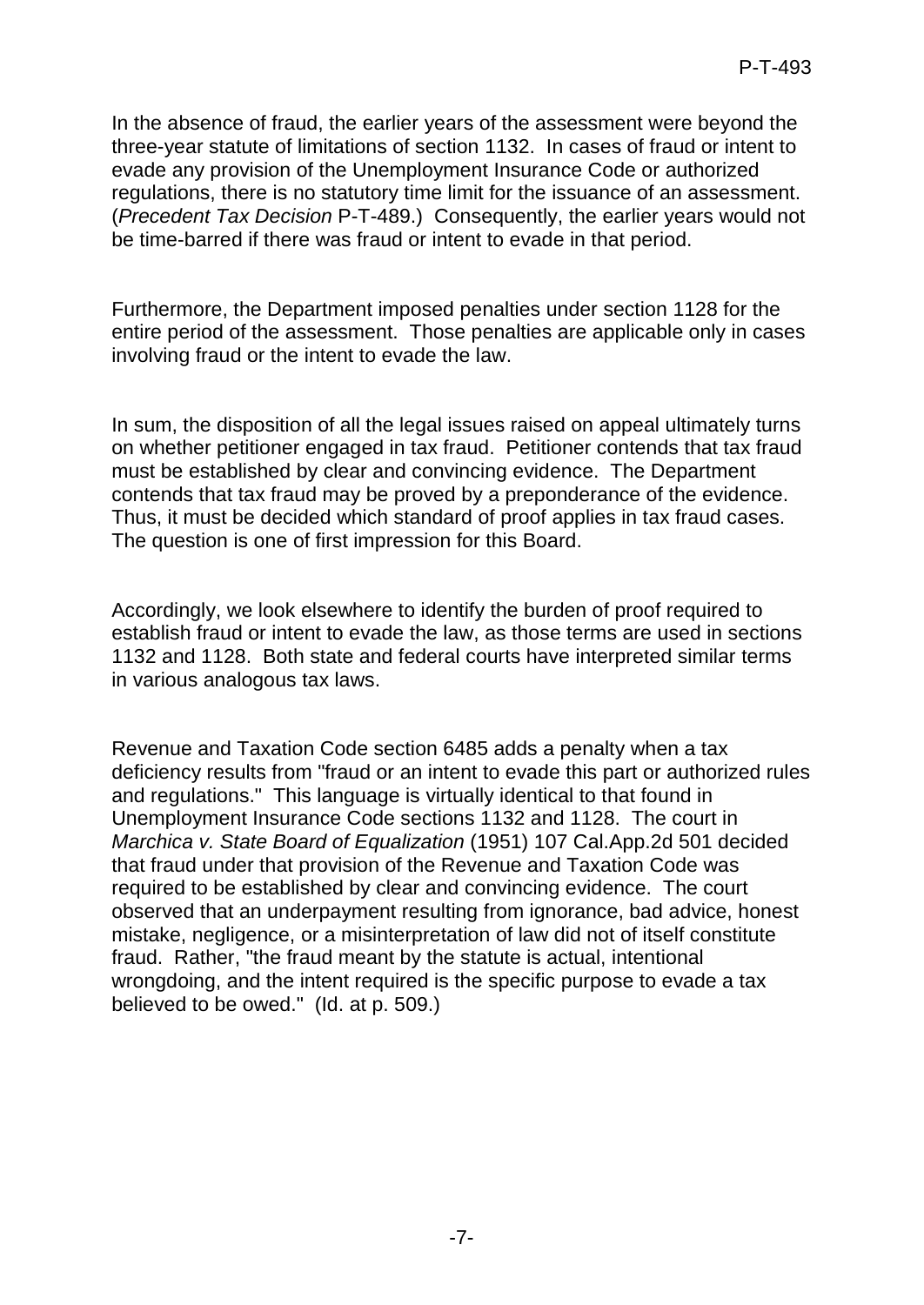More recently, the Ninth Circuit Court of Appeals considered the question in the context of a bankruptcy case in which a California taxpayer had been charged with civil tax fraud for consistently underreporting income from business sales. In *California State Board of Equalization v. Renovizor's, Inc*. (*In Re Renovizor's, Inc.*) ( $9<sup>th</sup>$  Cir. 2002) 282 F.3d 1233, the court grappled at length with the fact that, after *Marchica*, *supra* had been decided, the California Supreme Court had ruled in *Liodas v. Sahadi* (1977)19 Cal.3d 278 that the standard of proof in civil fraud was preponderance of the evidence. After careful and thoughtful analysis (and an observation that the California Supreme Court declined its request to resolve the question), the Ninth Circuit interpreted the evidentiary standard required under Revenue and Taxation Code section 6485. It noted the distinction between civil fraud and civil tax fraud and concluded: "We hold that clear and convincing evidence must be shown to establish tax fraud under California law." (*In Re Renovizor's, Inc*., *supra*, 282 F.3d at p. 1235.) We have not found any subsequent authority which has called into question the conclusion that the *Marchica* decision sets the standard of proof for civil tax fraud in California. The similarities in language between Revenue and Taxation Code section 6485 and Unemployment Insurance Code sections 1132 and 1128 cause us to reach the same conclusion with respect to tax fraud under the Unemployment Insurance Code.

We are persuaded by the authorities cited above that the more stringent clear and convincing evidence standard is the test which applies to employment tax fraud cases under the California Unemployment Insurance Code. This is the applicable standard in cases in which a tax assessment covers a period beyond the stated limitations periods in section 1132. It also applies to the section 1128 penalties.

In this case the ALJ failed to identify the standard of proof that she applied. Accordingly, rather than attempting to apply that standard in the first instance on appeal, it is appropriate to remand the entire mailer to the ALJ who heard the evidence and to direct the ALJ to apply the newly articulated standard set forth herein. (See, e.g., *In Re Renovizor's, Inc*., *supra*, 282 F.3d 1233.)

Having concluded that it is the Department's burden to establish by clear and convincing evidence that petitioner engaged in fraud, we now provide guidance as to the proper application of that standard.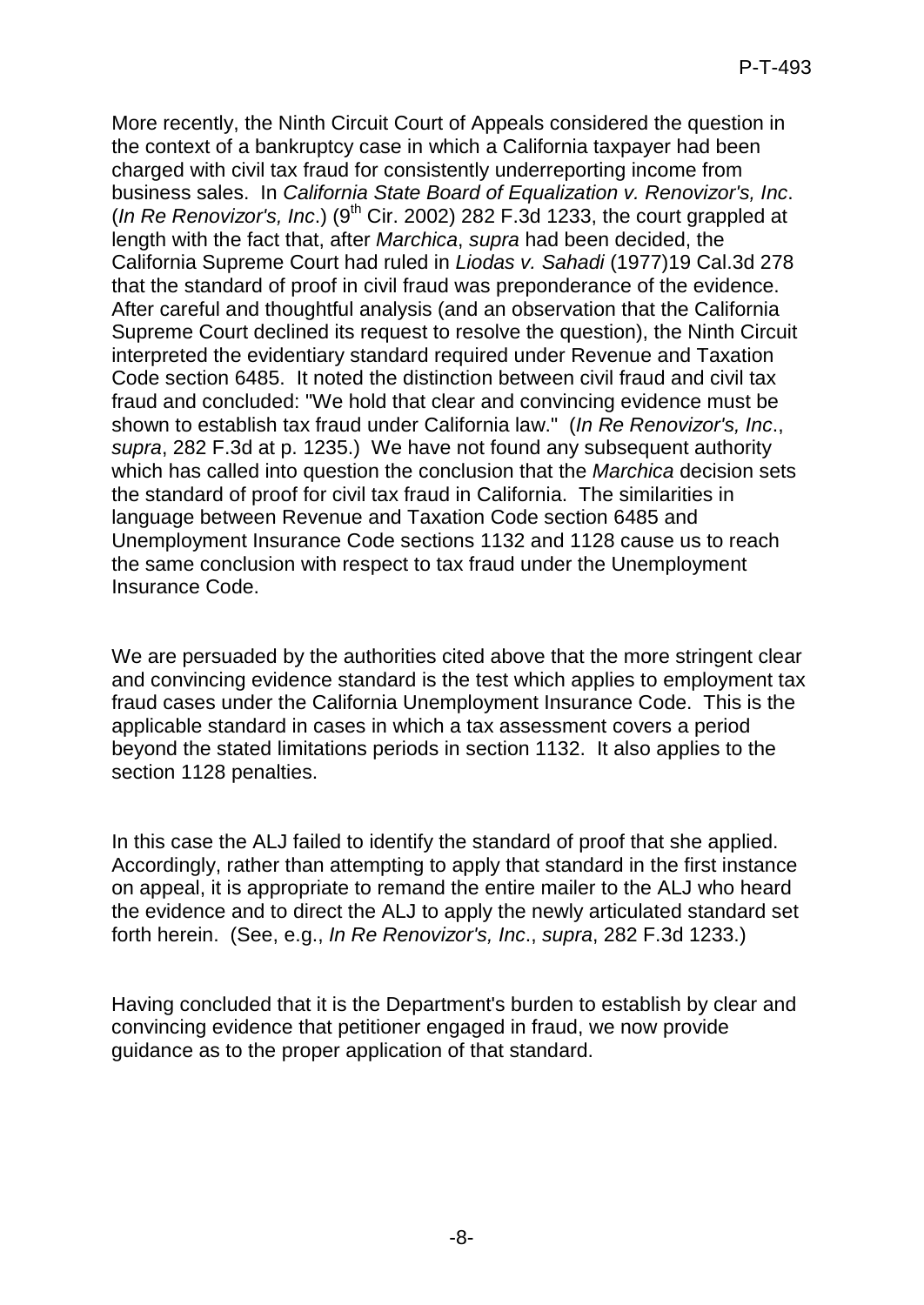The petitioner generally bears the burden of proof in a tax case and it is by a preponderance of the evidence. (*Isenberg v. California Employment Stabilization Commission* (1947) 30 Cal.2d 34.) The preponderance of the evidence standard is one of the three burdens of proof recognized in California. (Calif. Evid. Code, § 115)<sup>[6](#page-8-0)</sup> The other two standards are proof beyond a reasonable doubt and proof by clear and convincing evidence. The preponderance of the evidence standard is, of course, a lesser burden than proof by clear and convincing evidence. It simply requires proof that the mailer in question is more likely to be true than not true. (Judicial Council of Calif. Civil Jury Instructions, No. 200; see also *Lillian F. v. Superior Court* (1984) 160 Cal.App.3d 314, 320.)

When fraud is at issue in a tax matter, the burden is on the Department to prove fraud. (See, e.g., P-T-489; *Marchica v. State Bd. of Equalization*, *supra*, 107 Cal.App.2d 501; *In Re Renovizor's, Inc*., *supra*, 282 F.3d 1233.) The standard is clear and convincing evidence. " ' "Clear and convincing" evidence requires a finding of high probability.' [Citation.] Such a test requires that the evidence be "so clear as to leave no substantial doubt"; "sufficiently strong to command the unhesitating assent of every reasonable mind." ' [Citation.]" (*Lillian F. v. Superior Court*, *supra*, 160 Cal. App. 3d at p. 320.)

When considering the 50 percent penalty of Internal Revenue Code section 6653, the Ninth Circuit Court of Appeals defined the burden this way: " 'fraud is intentional wrongdoing on the part of the taxpayer with the specific intent to avoid a tax known to be owing.' " (*Bradford v. Commissioner* (9th Cir. 1986) 796 F.2d 303, 307.) In another case, the court observed: "Fraud implies bad faith, intentional wrongdoing and a sinister motive. [Fn. omitted.] It is never imputed or presumed and the courts should not sustain findings of fraud upon circumstances which at the most create only suspicion." (*Davis v. Commissioner* (10th Cir. 1950) 184 F.2d 86, 87.)

<span id="page-8-0"></span>\_\_\_\_\_\_\_\_\_\_\_\_\_\_\_\_\_\_\_\_\_\_\_\_\_\_\_\_<br><sup>6</sup> Evidence Code Section 115 provides in part: "Except as otherwise provided i by law, the burden of proof requires proof by a preponderance of the evidence." Such "law" includes decisional law. (Lillian F. v. Superior Court, supra, 160 Cal.App.3d. at p.320.)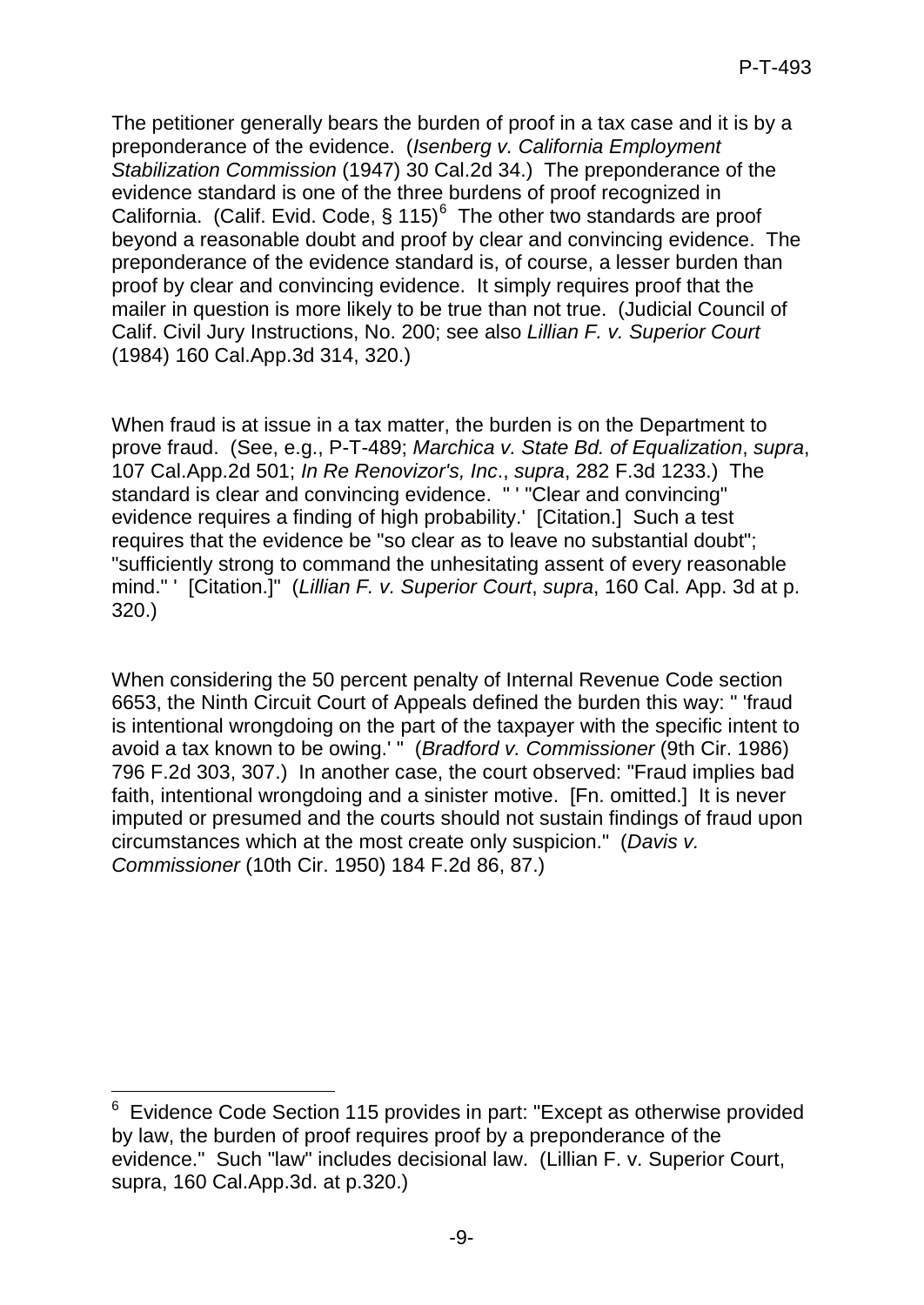Since fraud involves concealment of some kind, courts have identified certain behaviors that might signify that a taxpayer has engaged in fraud. Some courts have referred to them as "badges of fraud." In one case, these badges of fraud included "understatements of income, failure to maintain adequate records, implausible or inconsistent explanations of behavior, concealment of assets, and failure to cooperate with tax authorities." (*Alexander Shokai, Inc. v. Commissioner* (9th Cir. 1994) 34 F.3d 1480, 1487.) In another, they included the failure to file tax returns and the lack of credibility of the taxpayer's testimony. (Laurins v. Commissioner (9<sup>th</sup> Cir. 1989) 889 F.2d 910, 913.) The "consistent and substantial understatement of taxable income is by itself strong evidence of fraud." (*Cefalu v. Commissioner* (5<sup>th</sup> Cir. 1960) 276 F.2d 122, 129.) The maintenance of partial records and the failure to record certain sources of income is indicative of behavior "designed to conceal the true facts concerning taxable income." (*Bryan v. Commissioner* (5<sup>th</sup> Cir. 1954) 209 F.2d 822, 828.)

Further, a fraudulent intent or intent to evade the payment of taxes may be inferred from circumstantial evidence. (*Bradford v. Commissioner*, *supra*, 796 F.2d 303 at p. 307.) " 'Because tax fraud is rarely established by direct evidence, fraudulent intent can be inferred from circumstantial evidence.' " (*Alexander Shokai, Inc. v. Commissioner*, *supra*, 34 F.3d at p. 1487; see also *Laurins v. Commissioner*, *supra*, 889 F.2d 910 at p. 913; *Akland v. Commissioner* (9<sup>th</sup> Cir. 1985) 767 F.2d 618, 621.) Such evidence is acceptable, within limits. "Although the existence of fraud may be gathered from circumstances, the piling of inference upon inference hardly qualifies as the clear and convincing evidence by which fraud must be proved." (*Goldberg v. Commissioner* (5<sup>th</sup> Cir. 1956) 239 F.2d 316, 320.) Proof of fraud in one year, without more, will not sustain a finding of fraud in another year. (*Drieborg v. Commissioner* (6th Cir. 1955) 225 F.2d 216, 220.)

In certain instances, a court can look to known behavior to conclude that the taxpayer had engaged in a pattern of fraud: "Petitioners say that fraud must be established for each year where fraud is asserted. That is true. But still, a pattern of conduct over a course can be applied to its segments." (*Bahoric v. Commissioner* (9<sup>th</sup> Cir. 1966), 363 F.2d 151, 154.) The court therefore held that, "[i]f some fraud for a year is found in one year, this supports a fraud penalty for the whole of the unreported income for that year." (*Id*. at p. 154.)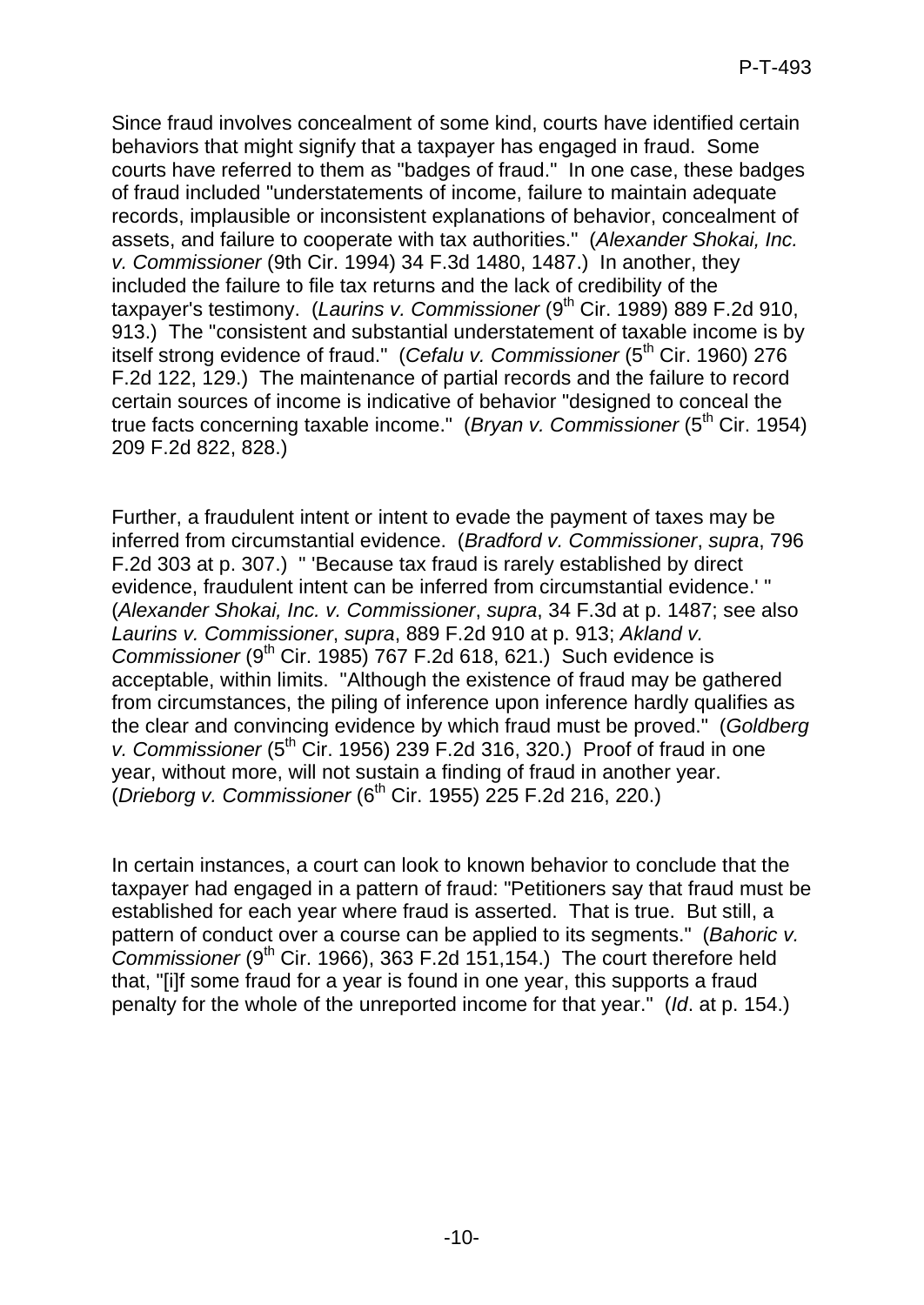Consequently, in a case where tax fraud is alleged, it is the Department's burden to prove its case by clear and convincing evidence. The proof may be based on circumstantial evidence or patterns of behavior. The understatement of income, the failure to maintain records, the implausible explanations of the taxpayer, the concealment of assets or the lack of credible testimony may cause a trier of fact to infer that a taxpayer had engaged in fraud or intent to evade.

Having articulated the applicable standard of proof for tax fraud and provided guidance as to its proper application, we now set aside the appealed portions of the decision and remand to the ALJ the following issues:

- 1. Whether from April 1, 1993 through September 30, 1997 petitioner engaged in fraud or intent to evade the law such that:
	- a) the three-year limitation of section 1132 does not apply; and
	- b) the 50 percent penalties under sections 1128(a) and 1128(b) do apply; and
- 2. Whether from October 1, 1997 through September 30, 2000, petitioner engaged in fraud or intent to evade the law such that the 50 percent penalties under sections 1128(a) and 1128(b) apply.

The ALJ is directed to take no new evidence, but to weigh the existing evidence by applying the clear and convincing evidence standard of proof to the remanded issues, and to articulate the basis for her conclusions in accordance with the principles discussed above.